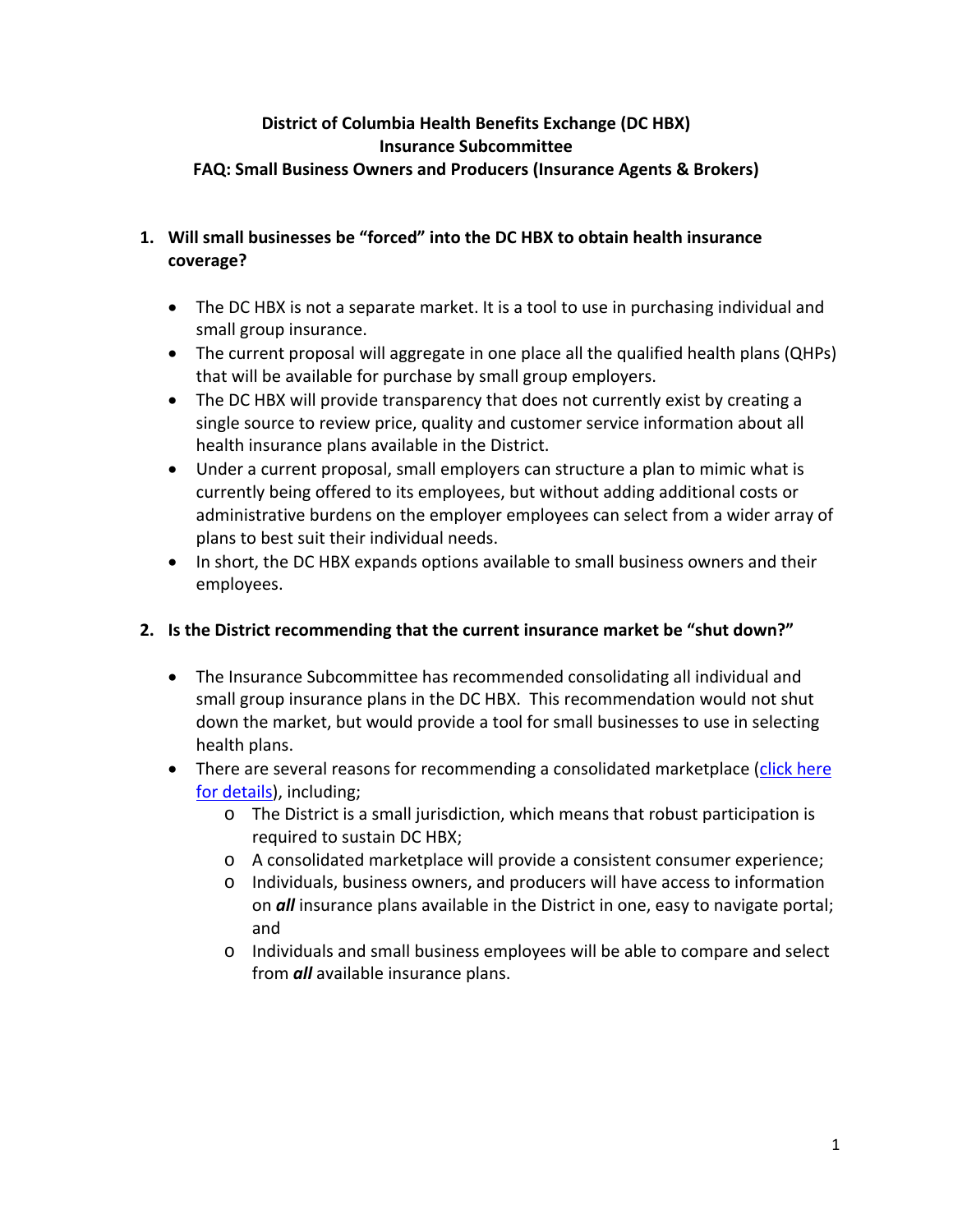### **3. Will the DC HBX reduce competition in the District health insurance market?**

- *No*, the current recommendations would not impose any additional requirements on plans offered in the Exchange beyond those mandated in the Affordable Care Act and existing DC law. These requirements will apply to all health insurance plans regardless of where they are sold.
- The DC HBX will benefit individuals and small businesses by creating a web portal where insurance plans will have to compete on the basis of price, quality of care, and customer service. This will enhance competition in those areas that are essential to purchasers of health insurance.

## **4. Will the DC HBX eliminate the need for licensed producers?**

- *No*.
- The District envisions a robust role for producers within the context of the DC HBX, especially with regards to the small group (SHOP) market. Their experience and services will be invaluable to the DC HBX.
- Producers will have the ability to access the DC HBX web portal to get information on plans and enroll individuals and small groups into the appropriate health plans.

## **5. What are Navigators and will they replace producers for the DC HBX?**

- *Navigators will not replace producers*.
- Navigators, a requirement of Affordable Care Act, are individuals and organizations that assist small businesses and individuals understand their health insurance options once the individual mandate begins in 2014 and facilitate enrollment in Qualified Health Plans.
- Navigators are not the same as licensed producers and cannot be paid by commission from insurance companies, but they will be registered with the Department of Insurance, Securities and Banking (DISB) and receive compensation through a grant program.
- The District is currently working through the HRIC Operations Subcommittee to design a Navigator Program for the District that meets the needs of District residents, including providing support to historically underserved groups who may not have experience purchasing commercial health insurance.
- *Navigators will be prohibited from engaging in the functions of producers – to sell, solicit, or negotiate insurance.*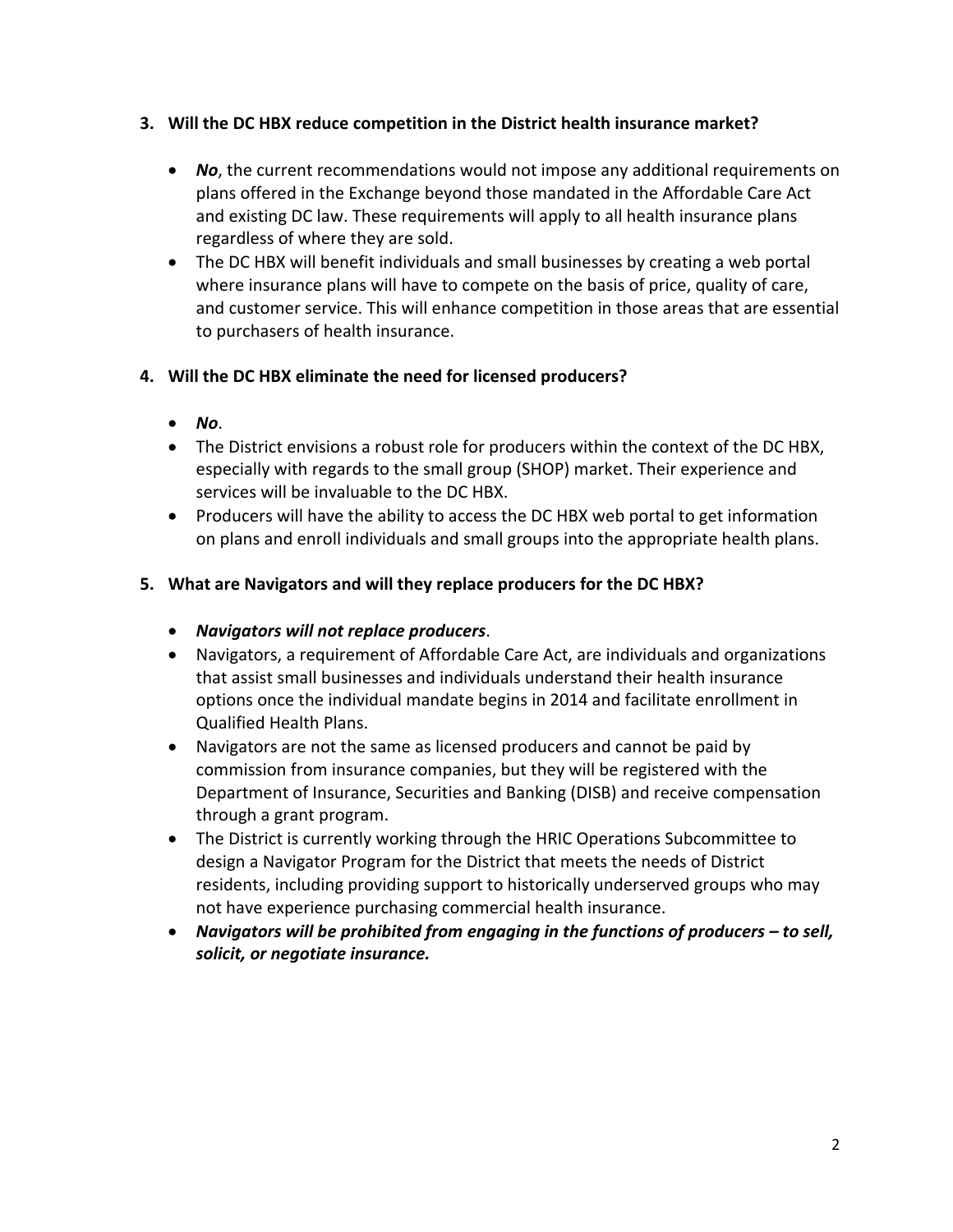## **6. How will producers interact with the DC HBX?**

- Producers licensed by the District will be eligible to sign up for access to the DC HBX. Once registered/certified they can;
	- o Compare price, quality and service information for all insurance plans available in DC;
	- o Access insurance plan information on the web site;
	- o Sign up employers to purchase insurance through the exchange;
	- o Input employee information to develop quotes for small group insurance plans; and
	- o Facilitate the enrollment of employees and individuals into the DC HBX.

## **7. How will sales through the DC HBX be credited to the appropriate licensed producer?**

• The producer will be identified with an ID number issued upon registering for the DC HBX which will be used for tracking all activities and transactions and to assign credit. The producer must be logged into the DC HBX system to initiate the sale process for an individual or small business. If an individual or small business initiates the process, the system will provide the option for inputting a producer's ID number for credit to be assigned.

### **8. What groups will participate in the DC HBX?**

- District based small groups with 2 to 100 members are eligible to participate in the DC HBX insurance marketplace.
- This changes the current practice of small groups being defined as 2 to 50.

# **9. What tax credits are available for small business owners who cover their employees through the DC HBX?**

- For tax years 2010 through 2013, the maximum credit is 35 percent for small business employers and 25 percent for small tax-exempt employers such as charities.
- An enhanced version of the credit will be effective beginning Jan. 1, 2014, increasing to 50 percent and 35 percent, respectively.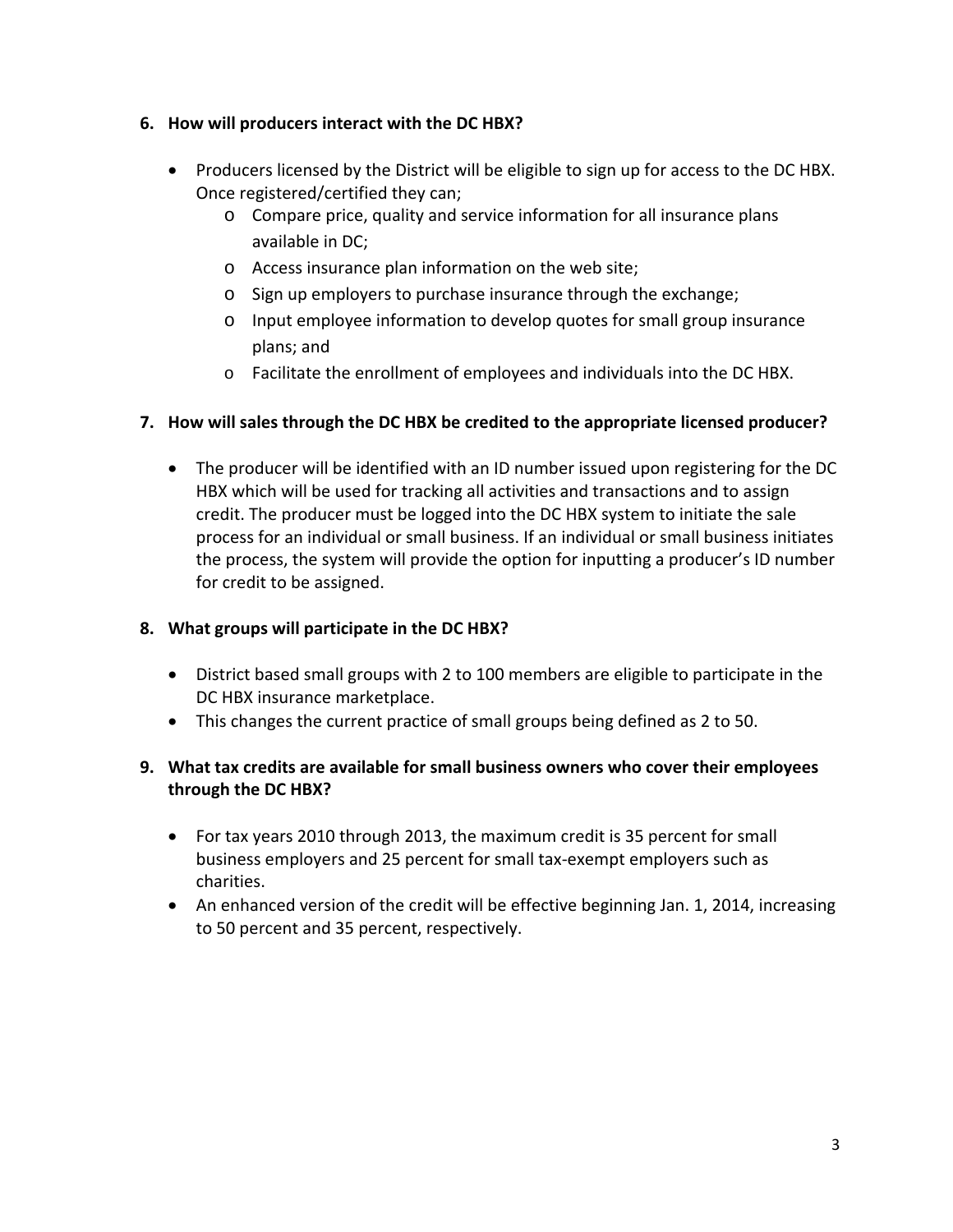## **10. Are there penalties if I do not offer coverage to my employees?**

- *There are no penalties for employers with 50 or fewer employees.*
- For employers with more than 50, an employer must offer coverage to their employees and are subject to penalties if;
	- o At least one employee receives a premium tax credit or cost sharing subsidy for coverage in the DC HBX,
		- The penalty is \$2,000 annually times the number of full-time employees minus 30.
	- o Coverage offered does not pay for at least 60% of covered health expenses for a typical population, or,
	- o Employees have to pay more than 9.5% of family income for the employer offered coverage.
		- The penalty is \$3,000 annually for each full-time employee receiving a tax credit, up to a maximum of \$2,000 times the number of full-time employees minus 30.

## **11. How will small business owners select coverage for their employees through the DC HBX?**

- Under the proposed market recommendations the District intends to provide small business owners with options that will be similar to the current process;
	- o As required by the ACA, employers will be able to select a metal level and a plan that best suits the needs of their employees. In the DC HBX, they will be able to work with a producer to do this.
	- o The District has also proposed an option that mimics the current process, in which a premium is calculated, based on the average age of employees and the employer defines the employer/employee contribution split.
	- o A benefit of using the HBX is that individual employees will have an opportunity to see all available plans at the selected metal level and their cost for each plan, after the employer contribution. . The selection of individual plans by employees will not impact the employer's contribution – even if all employees select a different option than the employer's selection.

# 12. **How will small businesses pay for insurance purchased through the DC HBX?**

- Employers will make one payment to the DC HBX and the HBX will submit the premiums to all carriers whose plans are selected by the employees.
- The District has also proposed that producer fees be included in this payment and subsequently be paid to producers by the DC HBX.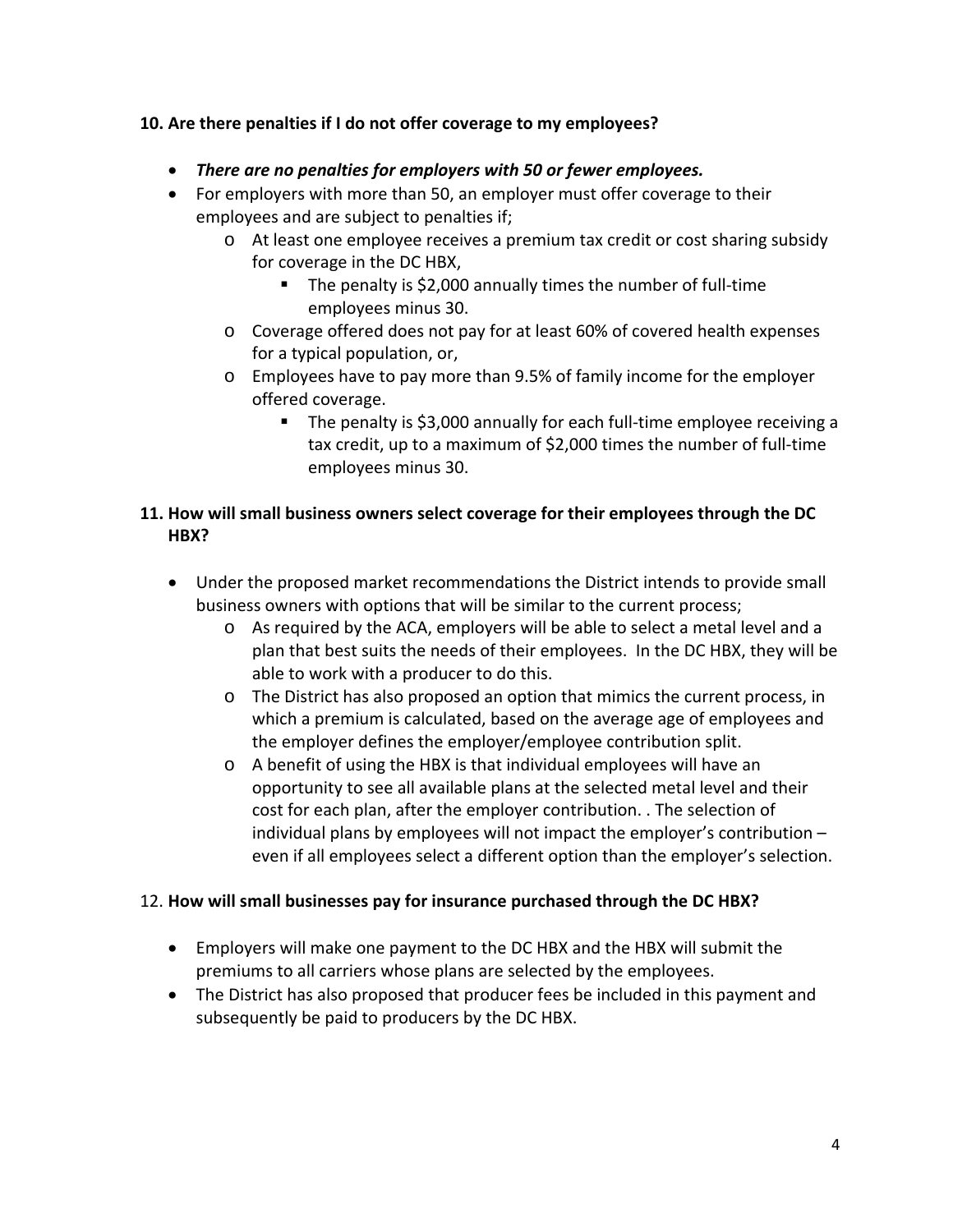# **13. How will the roll out of the DC HBX occur for small businesses? Will all plans have to convert on January 1, 2014?**

- Small group plans will be able to utilize the DC HBX at their regular renewal date in 2014.
- The process will not be significantly different than renewals in previous years except that employees will have a much greater range of choices for their health plans.

# **14. Will plans offered in the DC HBX be different than current plans offered to individuals and small groups?**

- Under the Affordable Care Act, after 2014, all non-grandfathered insurance plans will have to meet the Essential Health Benefits (EHB) requirement, so there will be modifications in all plans regardless of where or how they are made available.
- The EHB must be based on one of several benchmark plans already available in the current market, so there should not be significant changes in plans as a result of complying with the EHB package.
- The current proposal includes the assumption of a "passive" marketplace in the DC HBX. This means that all plans meeting new federal requirements and in compliance with existing DC law will be available through the DC HBX.

# **15. Will the cost sharing features in individual and small group plans change from year to year?**

- Under the metal level structure (platinum, gold, silver, bronze), insurance plans will have to meet specific actuarial requirements for cost sharing to determine their metal level.
- Since plans will need to maintain similar levels of cost-sharing from year to year t remain in the same metal level, there should be much fewer changes in cost sharing (which usually involves shifting more costs to subscribers) compared to the current market.

# **16. What information will be available for individuals and small business employees to compare plans in the DC HBX?**

- The following information will be available to individuals and small business employees to compare across plans;
	- o Cost of Premiums,
	- o Quality ratings and customer service measures,
	- o Provider networks, and out of pocket cost examples for various medical needs (pregnancy, broken arm, emergency room visits, etc.).